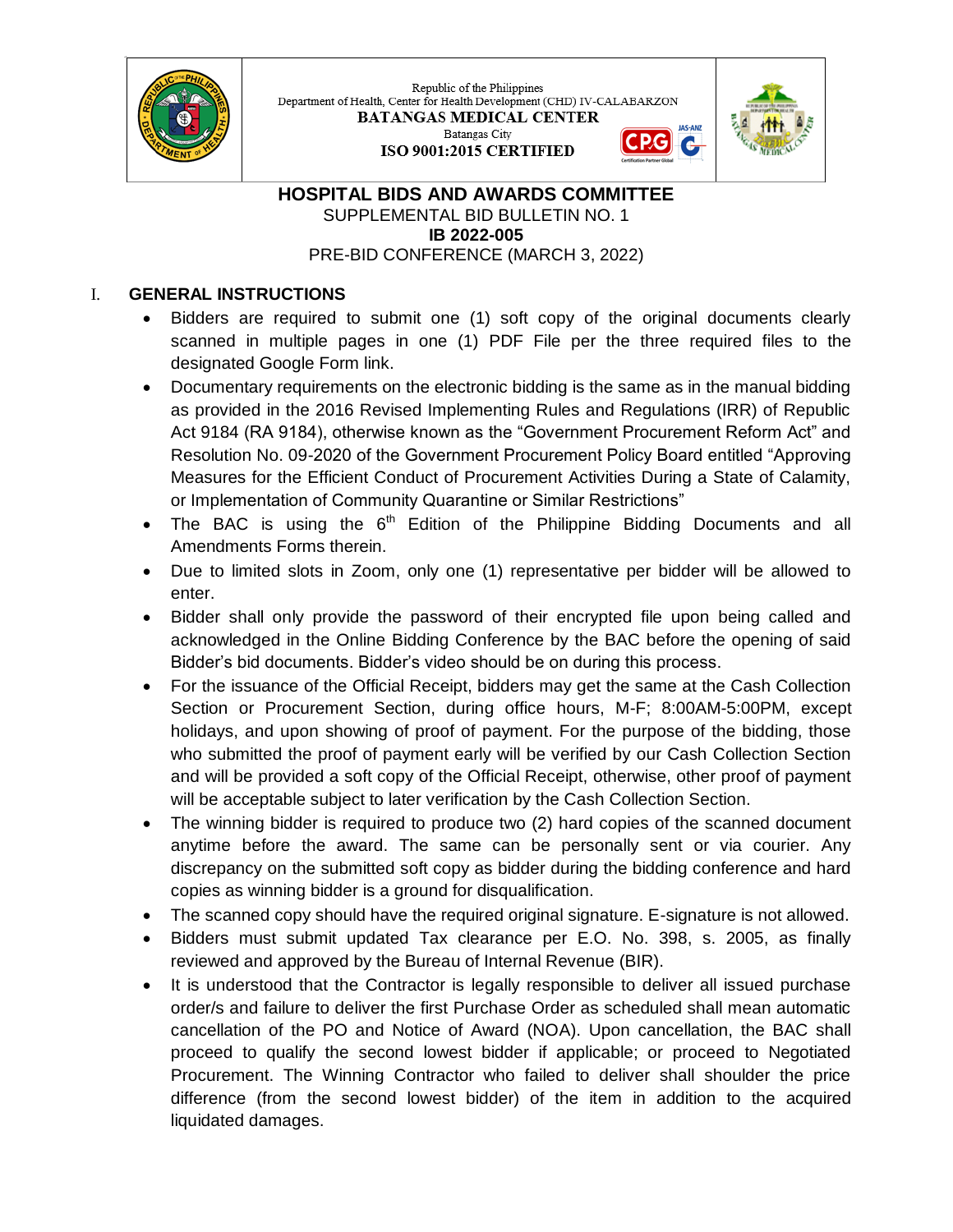

Republic of the Philippines Department of Health, Center for Health Development (CHD) IV-CALABARZON **BATANGAS MEDICAL CENTER** Batangas City ISO 9001:2015 CERTIFIED



G

- In lieu of the Certificate of Ongoing Projects/Accomplishments, Bidders must present their progress report or percentage of partial accomplishment, together with their contracts, awards, and proof of deliveries such as sales invoice.
- Bidders must specify in the Technical Specifications Form under Bidder's Offer, Technical Specifications Column the exact specifications they are offering submitted against each of the individual parameters. Whereas, bidders must state either "Comply" or "Not Comply" under the Bidder's Offer, Statement of Compliance Column. The bids with incomplete and incorrect filled out Technical Specifications Form will be disqualified.
- The basis for the computation of the SLCC is the TOTAL ABC of the project. Bidder must have completed, within the period specified in the Invitation to Bid, an SLCC that is similar to the contract to be bid, and whose value, adjusted to current prices using the Philippine Statistics Authority (PSA) consumer price indices, must be at least fifty percent (50%) of the TOTAL ABC OF THE PROJECT. However, in the case of Expendable Supplies, said SLCC must be at least twenty-five percent (25%) of the TOTAL ABC OF THE PROJECT. Service will fall on the Expendable Supplies.
- If there is no single completed contract for the required amount, the bidder may submit at least two (2) completed similar contracts and the aggregate contract amounts should be equivalent to at least the percentage of the ABC as required above and the largest of these similar contracts must be equivalent to at least half of the percentage of the ABC as required.
- A contract shall only be considered "similar" to the contract to be bid if it is of similar nature.
- Contracts similar to the Project should be completed within two (2) years to the deadline for the submission and receipt of bids.
- With regards to the documents supporting the Statement Identifying the Single Largest Completed Contract (SLCC), in lieu of Contract, Certificate of Completion and Certificate of Acceptance, the BAC shall accept Notice of Award (NOA) or Purchase Order (PO), Sales Invoice and Official Receipt (OR), respectively.
- II. Amendments/Clarifications on the **Section VII. Technical Specifications** as per Pre-Bidding Conference conducted last March 3, 2022 as follows:

## **IB2022-005A Design and Build of Emergency Ramp at Ortho/Neuro BLDG (3rd flr to Ground flr)**

### **REMINDER:**

## **It should be child friendly.**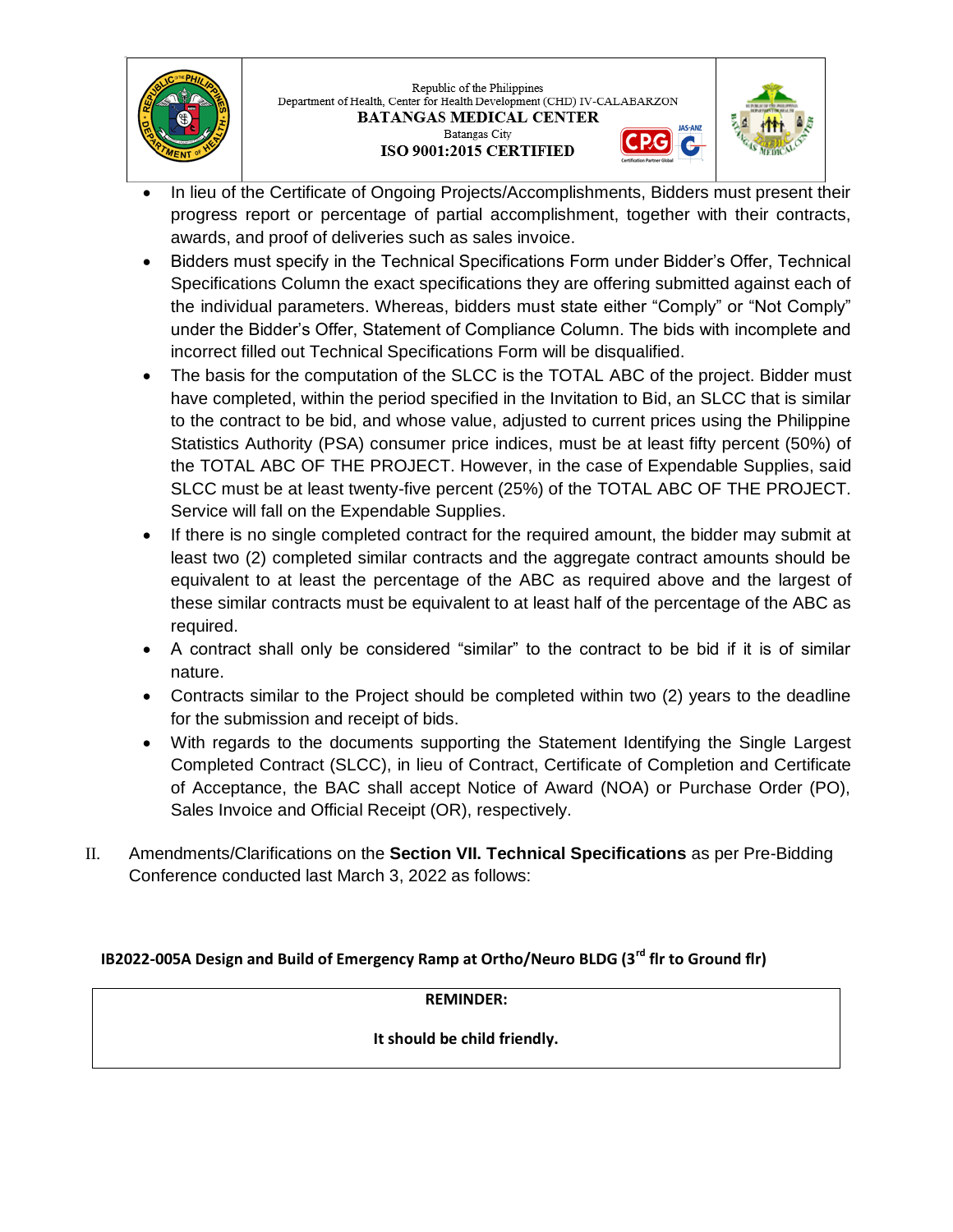

Republic of the Philippines Department of Health, Center for Health Development (CHD) IV-CALABARZON **BATANGAS MEDICAL CENTER** Batangas City





ISO 9001:2015 CERTIFIED

**IB2022-005B Design and Build for Expansion of Emergency Room (2nd flr) Including Emergency Ramp and Elevator – Phase 1**

**Prospective bidders should have similar completed works for the following: Medical Gas System Fire Protection System Fire Detection and Alarm System Ramp Patient Elevator Certain Equipment Required for the Contractor: Telescopic Crane- Minimum 25 Tons Capacity Skid Loader Excavator-minimum 0.9m3 bucket capacity Pumpcrete- minimum 50m3 /hr \*Submit Proof of Ownership\* Electrical Feederline and Breakers shall be designed for 4 storey building**

### **IB2022-005D Design and Build of Veterans Ward (3rd flr Ortho/Neuro Bldg)**

**Prospective bidders should have similar completed works for the following: Medical Gas System Fire Protection System Fire Detection and Alarm System Ramp Patient Elevator Certain Equipment Required for the Contractor: Telescopic Crane- Minimum 25 Tons Capacity Skid Loader Excavator-minimum 0.9m3 bucket capacity Pumpcrete- minimum 50m3 /hr \*Submit Proof of Ownership\***

### **QUERRIES FROM BIDDERS:**

| <b>QUERY</b> | <b>RESPONSE</b>                                                                                     |  |
|--------------|-----------------------------------------------------------------------------------------------------|--|
|              | We would like to inquire from your good office if   Yes, they are required to submit Certificate of |  |
|              | there is a requirement of Certificate of Good   Good Performance of the On-going Projects since     |  |